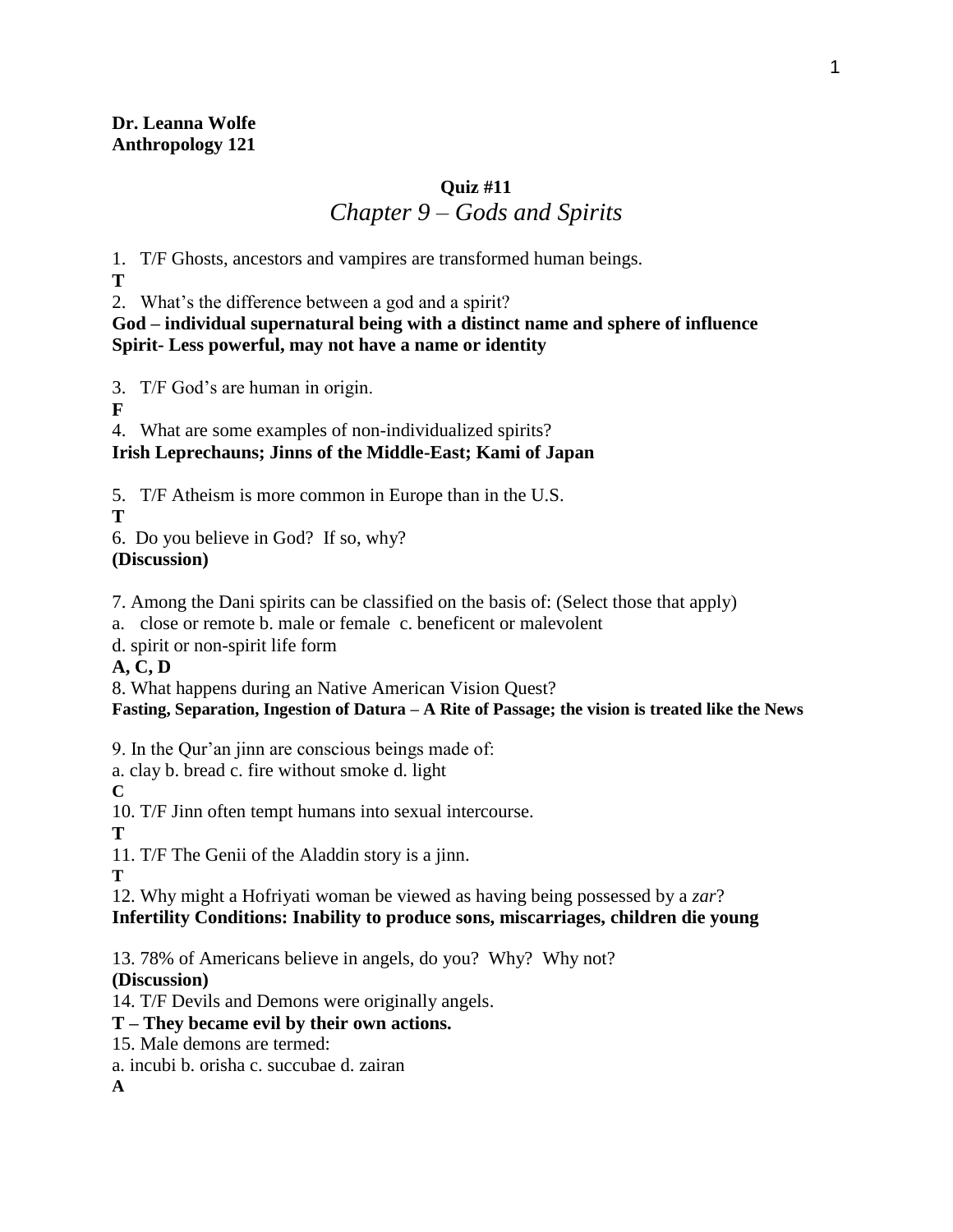#### 16. What is exorcism? For whom is it appealing? **Removal of demonic spiritals. – Both Evangelical Christians and New Age Religions.**

17. Supernatural beings with humanlike qualities are said to be:

a. anthropocentric b. hominoid c. heliocentric d. anthropomorphic **D**

18. What's a pantheon?

**Hierarchy of Gods (re: Greek Pantheon p. 196)**

19. What's a trickster? What roles does it play?

**Creator God that can be responsible for bringing about fire, healing and magic, Can be selfish, gluttonous; has a voracious appetite for sex. Flaunts social rules. Allows people to vicariously experience freedom—not bound by social convention.**

20. The idea that religion can be seen as a symbolic expression of relationships between children and their parents was proposed by:

a. Guy Swanson b. Sigmund Freud c. John Roberts d. Robin Horton e. Emile Durkheim **B**

21. T/F Robin Horton suggests that the behavior of gods provides a model for humans. **T**

22. What's the difference between an *ascribed* and an *achieved* status? Why did Horton consider these distinctions important regarding the success of Islamic and Christian missionaries in Africa?

**Ascribed – By Birth Achieved—Through Personal Efforts** Technology  $\rightarrow$  Cultural Shifts to value achievement.

23. The *orisha* are the gods of the:

a. Yoruba b. Ifugao c. Dani d. Shoshoni

**A**

24. The society with one of the greatest number of gods are the Ifugao of the Philippines with over:

a. 100 gods b. 500 gods c. 1200 gods d. 2000 gods

C

25. What evidence is there that goddess worship may have been the focus of the earliest religions?

### **Birth, fertility, conception, lunar/menstrual cycle**

26. Match the Goddess with the country/religion

| Ishtar <b>D</b> | A. Egypt           |
|-----------------|--------------------|
| Isis A          | <b>B.</b> Hinduism |
| Kali <b>B</b>   | C. Catholicism     |
| Virgin Mary $C$ | D. Near East       |

27. An all-knowing deity is one who is:

a. omniscient b. omnipotent c. otiose d. monotheistic e. polytheistic

**A**